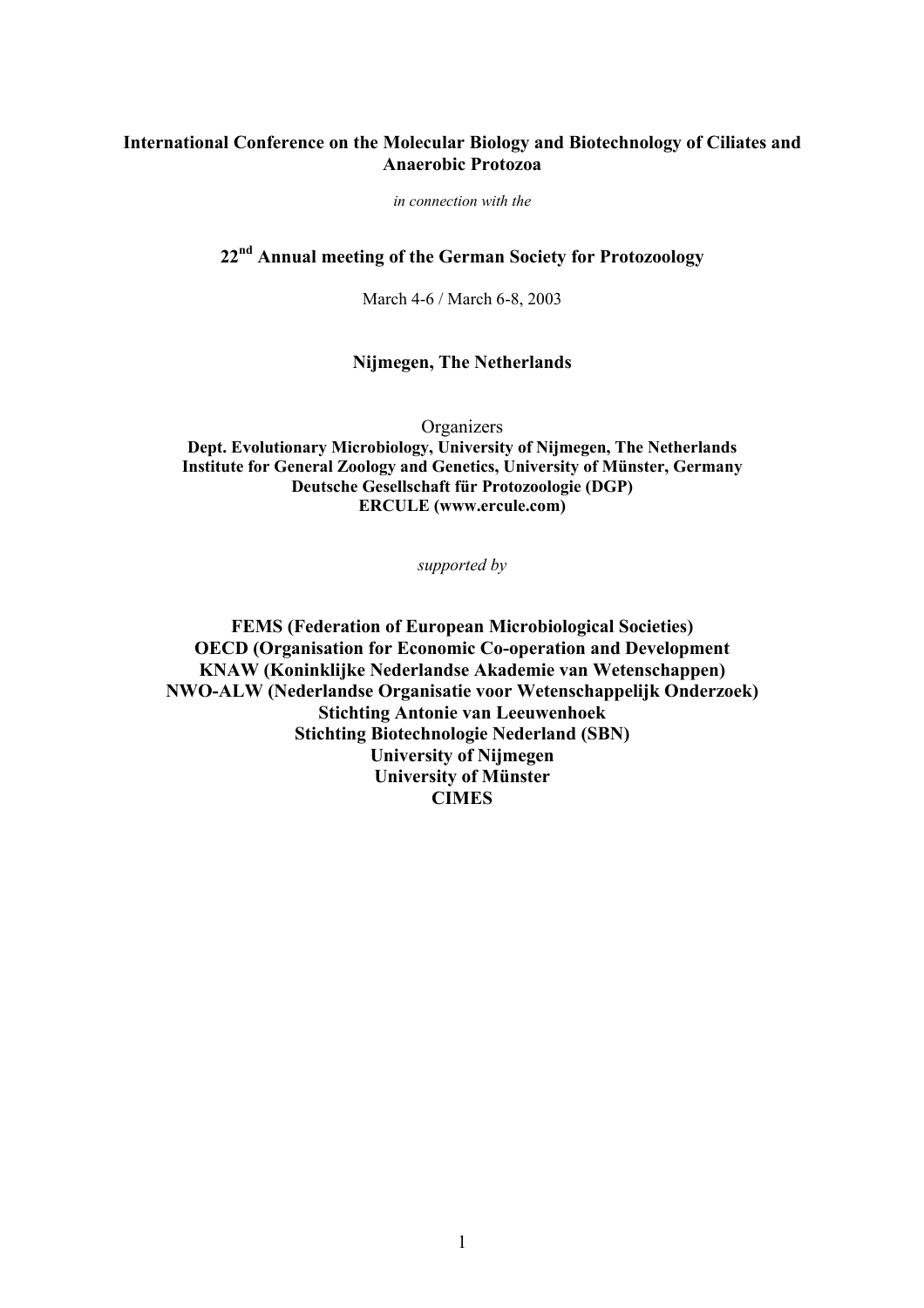**Sponsors:** 

**Verlag Urban und Fischer, Jena/Germany MBI-Fermentas**

**Congress Venue:** 

**Lecturehall N2** 

**Faculty of Science (FNWI)** 

**University of Nijmegen** 

**Toernooiveld 1,** 

**NL- 6525 ED Nijmegen**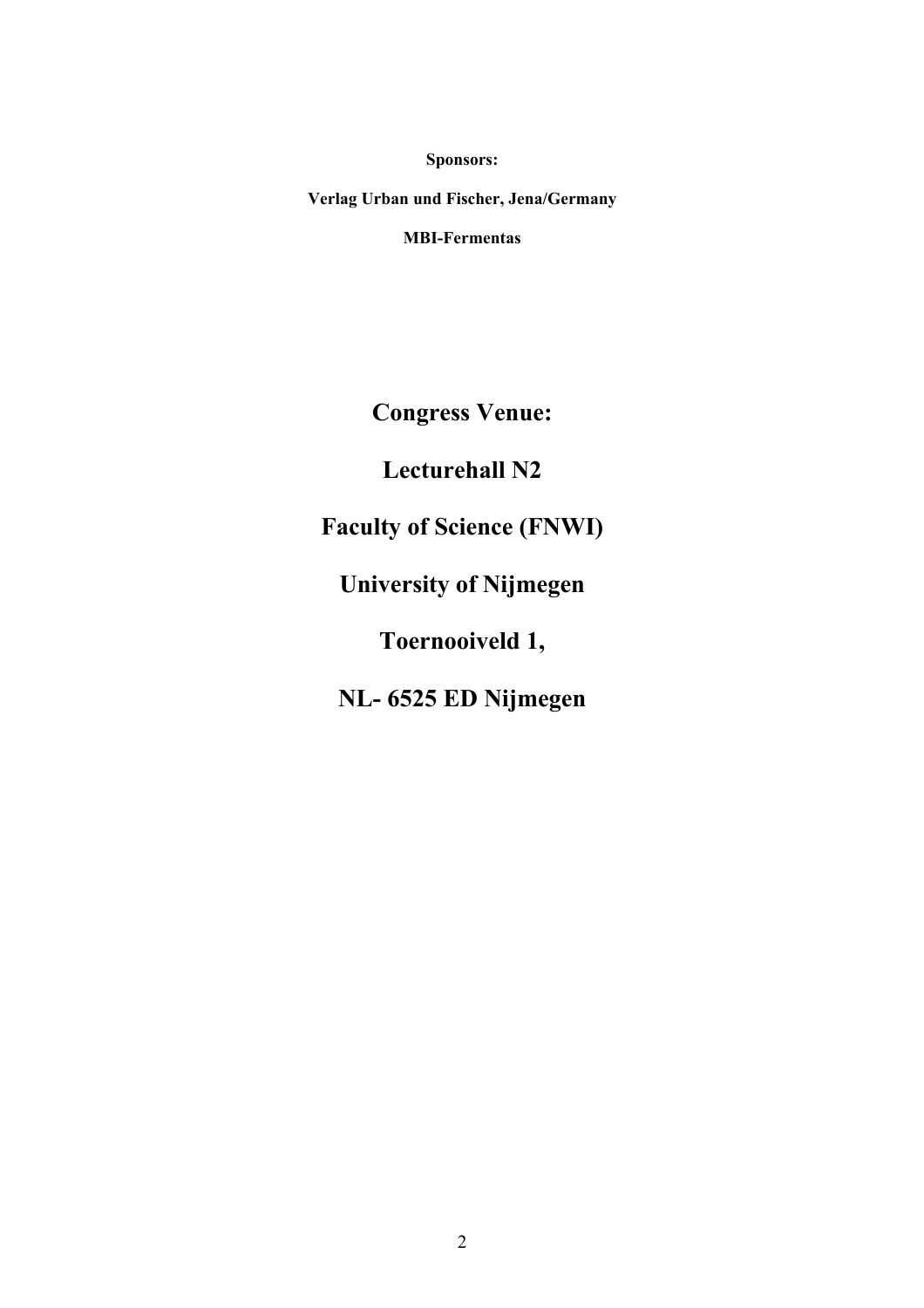## **Program**

## *Tuesday, 4th of March 2003*

14:00-17:00 Registration

17:00-18:00 Reception

18:00-19:00 Dinner

19:00-20:00 Get-together/Poster hanging

## **20:00 Opening, Welcome-addresses**

#### **1st scientific session**: **Genomics and Proteomics** Chair: J.H.P. Hackstein

- 20:30 H. Stunnenberg (Nijmegen): Analysis of the Plasmodium falciparum proteome by high accuracy mass spectrometry
- 21:15 M. Huynen (Nijmegen): Predicting pathways and analyzing their evolution in the genome era
- 22:30 Cultuurcafe
- 23:30 Bus leaving for Wolfsberg

## *Wednesday, 5th of March 2003*

## **2nd scientific session: Protozoa in guts** (Chairs: J. Newbold/J.-P. Jouany)

- 9:00 J-P. Jouany (Clermont-Ferrand): Rumen ciliate protozoa: their multiple roles in the digestive tract of ruminants
- 9:30 J. Newbold/N. McEwan (Aberdeen): Molecular biology of rumen ciliates
- 10:00 J.H.P. Hackstein (Nijmegen): Biodiversity of rumen ciliates
- 10:15 Coffee-break
- 10:45 A. Ito (Japan): Infraciliary band patterns of rumen ophryoscolid ciliates
- 11:00 M. Strüder-Kypke (Guelph) A revised molecular phylogeny of Trichostome ciliates and their free-living Haptorian relatives

## **3rd scientific session**: **Complex (An)aerobic protozoal communities** (Chair: M. Schlegel)

- 11:15 A. Brune (Konstanz): Protozoa in termite guts
- 11:45 T. Stoeck (Boston): Microeukaryotic diversity in the oxygen-depleted Cariaco Basin off Venezuela coast
- 12:00 L. Hufnagel (Rhode Island): Rhode Island Cilioprotists Micrograzer survey

#### **12:15 Lunch/Poster session**

## **4th scientific session: Biotechnology and molecular biology of protozoa** (chairs: A. Tiedtke/A. Preisfeld)

- 14:15 T. Kiy (Celanese, Frankfurt): Biotechnology of protozoa
- 14:45: C. Miceli (Camerino): Stress-induceble genes in *Euplotes* and *Tetrahymena*
- 15:15 Coffee-break
- 15:45 W-J Chang (Princeton): Searching for the origin of ciliate scrambled genes: hints from several DNA polymerase alpha genes
- 16:15 A. Baroin-Tourancheau (Paris): Multiple genes-molecules in hypotrichs
- 16:30 H. Lipps (Witten-Herdecke): The organization of the end-replication machinery in the ciliate macronucleus.
- 17:00 E. Meyer (Paris): RNA-mediated epigenetic programming of developmental genome rearrangements in *Paramecium*
- 17:30 A. Potekhin (St. Petersburg) Electrokaryotype of the macronucleus as a basis for macronuclear genome mapping in *Paramecium.*
- 17:45 H. Plattner (Konstanz): Combined molecular biology and ultrastructural analysis of vesicle trafficking in *Paramecium*.
- **18:15 Dinner/Poster session**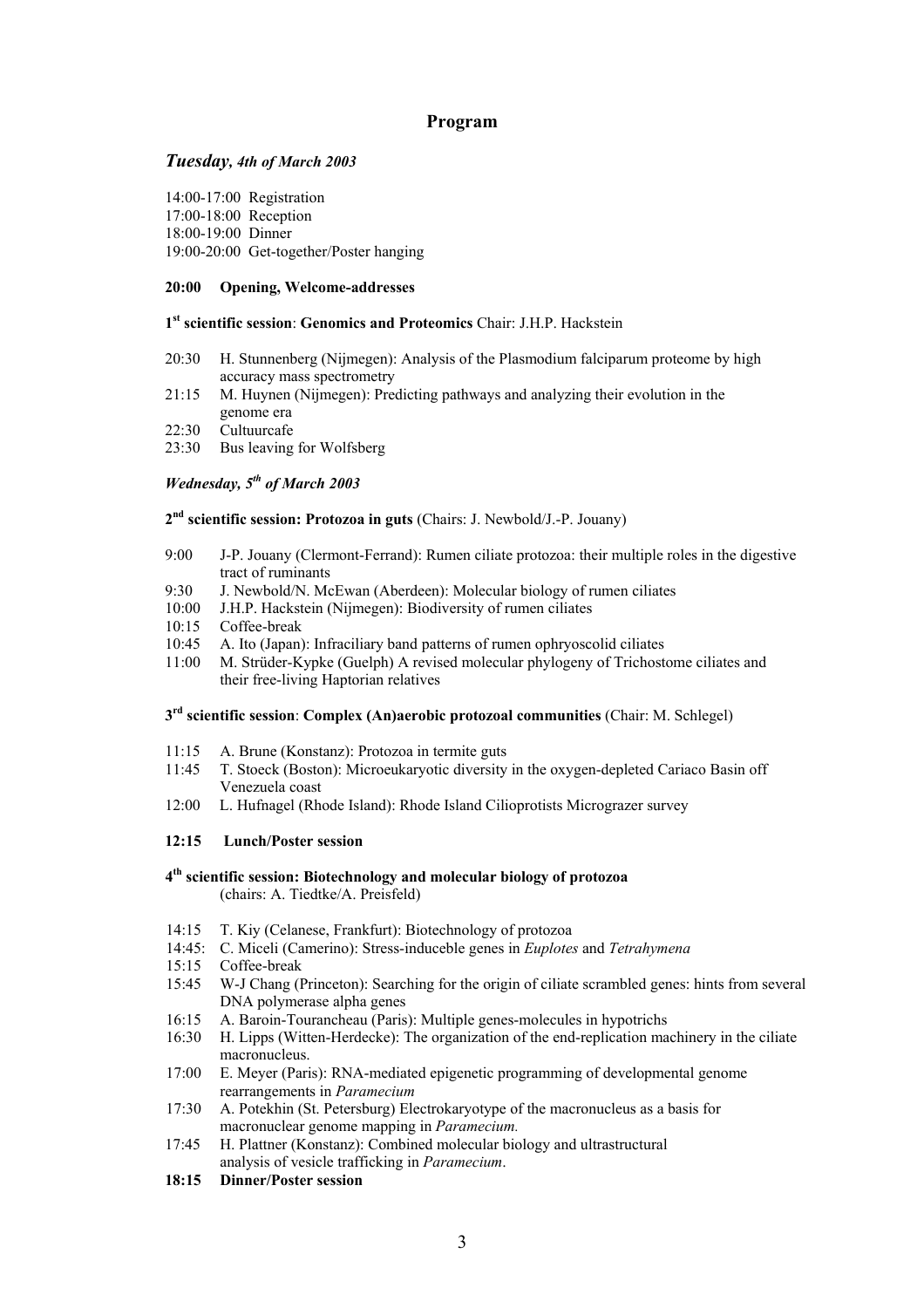#### **20:00 Ceremony: Maupas-Medal to be awarded to E. Orias Award speech by K. Heckmann, Münster**

#### **5th scientific session: Genome Projects** (Chair: M. Melkonian)

- 20:30 E. Orias (Santa Barbara): The *Tetrahymena* Genome Project
- 21:15 J. Cohen (Gif-sur-Yvette): The *Paramecium* Genome project
- 22:00 Cultuurcafe
- 23:30 Bus leaving for Wolfsberg

# *Thursday, 6th of March 2003*

#### **9:00 Welcome to the DGP: addresses by J.Hackstein/A.Tiedtke/H.D.Görtz**

## **6th scientific session: Anaerobes** (chair: H. Plattner)

- 9:15 M. Müller (New York): Anaerobic Protozoa: metabolic aspects
- 9:45 J. van Hellemond (Utrecht): The evolutionary origin of various types of mitochondria
- 10:00 K. Henze (Düsseldorf): Identification of a protein involved in oxidative stress protection in *Trichomonas vaginalis*.
- 10:15 J. Tjaden (Kaiserslautern): Hydrogenosomes evolved repeatedly
- **10:30 Coffee-break/Congress Photo in the Entrance Hall of the Faculty (A1)**

**7th scientific session: Biodiversity/Taxonomy** (Chair: C. Miceli)

- 11:00 P. Luporini (Camerino): Euplotes: an unexplored mine of cell signalling proteins (pheromones)
- 11:15 W. Foissner (Salzburg): There are Protozoan Species with Restricted Geographic Distribution! Evidences from Literature and Tank Bromeliids
- 11:30 M. Melkonian (Cologne): Towards a molecular concept for algal phylogeny

#### **12:00 Lunch/Postersession**

- 13:00 Departure for the excursion to the Kröller-Müller Museum
- 18:00 **Conference Dinner**
- **Closing Ceremony for the International Congress**
- 21:00 Farewell Party

#### **Parallel-Session: 1st scientific DGP session**

- **19:00 Poster presentations** (Chair: Ch. Bardele)
- **20:00 Poster session**
- 22:00 Party
- 23:30 Bus leaving for Wolfsberg

#### *Friday, 7th of march 2003*

#### **2nd scientific DGP session: Biodiversity, Phylogeny and Identification** (Chairs: W. Foissner/H-D. Görtz)

- 9:00 A. Preisfeld (Bielefeld): Evolution of Euglenid Flagellates
- 9:30 J. Fried (Munich): FISH in the identification of protozoa
- 10:00 Ch. Beardsley et al. (Bremen): Detection of pelagic flagellates by FISH
- **10:15 Coffee-break/ Congress Photo DGP in the Entrance Hall of the Faculty (A1)**
- 10:45 M. Strüder-Kypke (Guelph): Morphological versus molecular data: phylogeny of oligotrich ciliates inferred from SSU rRNA gene sequences.
- 11:00 C. Wylezich (Leipzig/Cologne): Persisting problems with the phylogeny of the Lobosa. (german with english poster)
- 11:15 F. Scheckenbach (Cologne): Morphology and 18 SSU rRNA phylogeny of heterotrophic nanoflagellates in the Angola Basin (german with english poster)